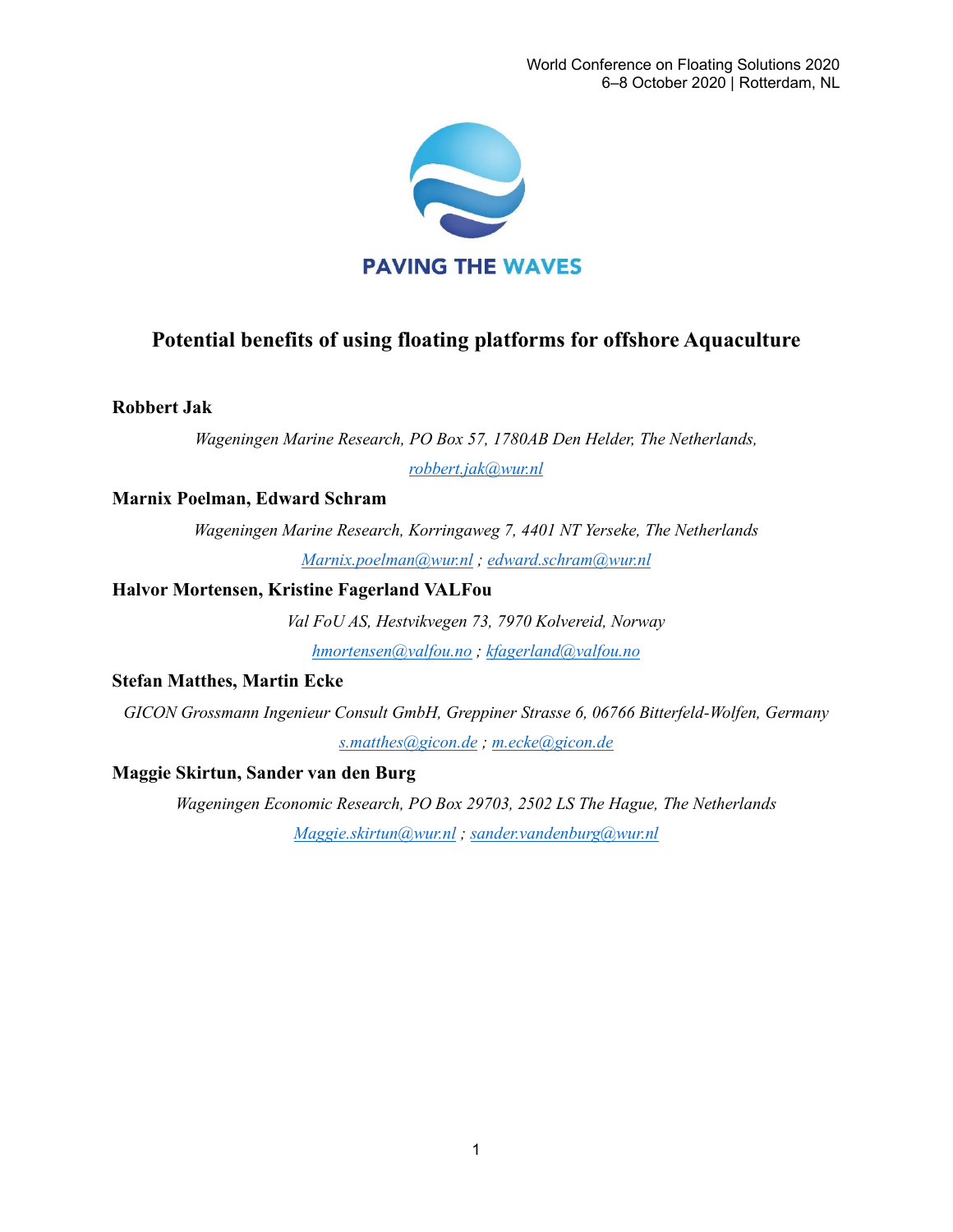*Abstract –* A growing human population, and changing diets under increased prosperity will cause an increase in the global demand for feed and food. On land, space and water are becoming scarce commodities. Therefore an increase in use of the ocean's resources is taking place. In Europe, the need to sustainably harvest more food from the oceans is reflected in for example the 2012 Blue Growth strategy. Especially in the inshore and coastal zone however, competition for spaces can be fierce, since many activities already take place, including aquaculture. Ongoing trends are aiming to develop aquaculture in offshore areas, thereby giving the opportunity to enhance production volumes, and to reduce environmental impacts in coastal zones. Within the Space $@$ Sea project, use of modular floating islands for offshore aquaculture was investigated. We evaluated the possibilities and benefits of finfish, shellfish, seaweeds and microalgae culture systems in conjunction with these floating platforms. This following culture systems were then selected to be designed in more detail. Salmon culturing in closed cage aquaculture systems (CCAS) with logistics, operation & maintenance, and processing on the floating modules; recirculating aquaculture systems (RAS) for seabream placed on top of the floating modules; the use of the floating platforms as a workspace for of the culturing of mussels and seaweeds, including processing and logistic infrastructures; the installation of photobioreactors to feed floating tube systems for mass production of microalgae. The space provided by floating platforms can be used to fulfil several functions related to aquaculture production, including the placing of systems, processing of harvest, storage of feed and harvest, and use as workspace and accommodation for staff. In the presentation, a concise overview will be given of the possibilities to use floating modular platforms for aquaculture purposes, and which options seem to be most promising for the near future.

*Keywords – Aquaculture, offshore, floating platforms*

**Corresponding Author's Brief Professional Biography**